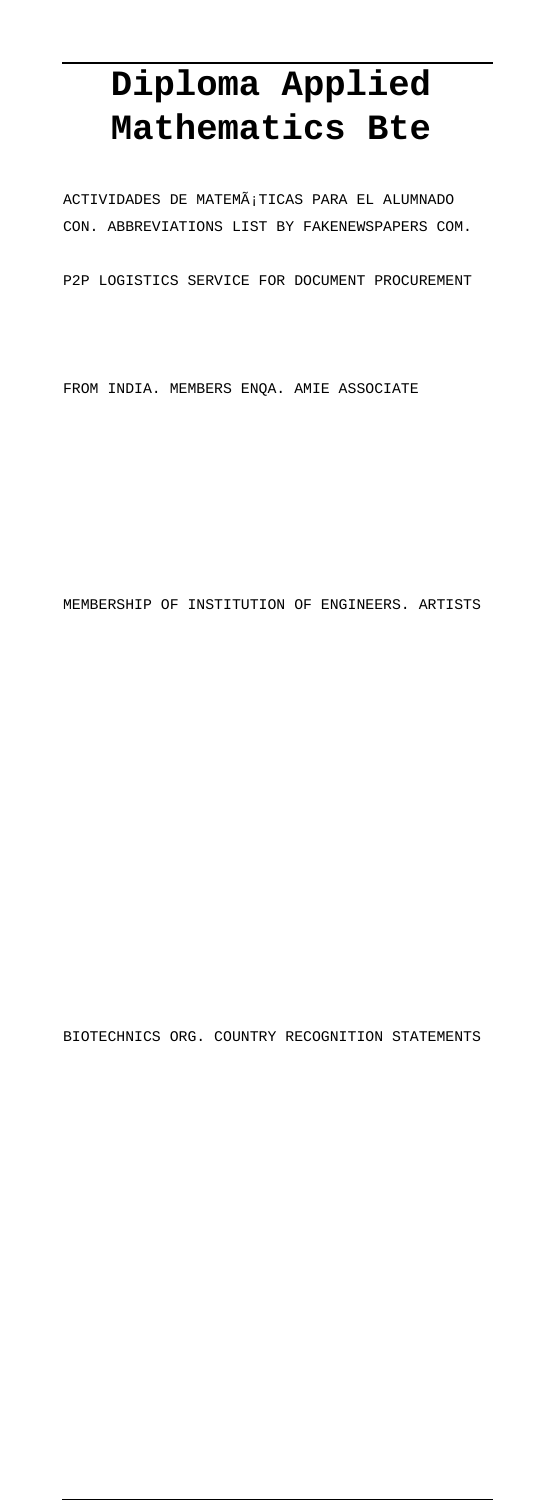LOVELY PROFESSIONAL UNIVERSITY. ACADEMIC STAFF LANGUAGE ACADEMY. NATIONAL DAY AWARDS 2016 SINGAPORE NEWS AMP TOP STORIES. HIGH SCHOOL DIPLOMA TRADUCCIÃ<sup>3</sup>N AL ESPAñOL â€" LINGUEE. G I G EDUCATION CENTRE THE TEACHER DEVELOPER OUR. DICTIONARY COM S LIST OF EVERY WORD OF THE YEAR

## ACTIVIDADES DE MATEMá TICAS PARA **EL ALUMNADO CON**

MAY 2ND, 2018 - ACTIVIDADES DE MATEMÃ; TICAS PARA EL ALUMNADO CON DISCAPACIDAD VISUAL 21 MARZO 2016 EDUCACIÃ<sup>3</sup>N INFANTIL EDUCACIÃ<sup>3</sup>N PRIMARIA OPOSICIONES PEDAGOGÃA TERAPéUTICA PILUCA 2 116 COMMENTS' '**Abbreviations List By FakeNewspapers Com May 4th, 2018 - Fake News Papers Fake News Videos A Few Abbreviations**' '**P2P Logistics Service For Document Procurement From India** May 4th, 2018 - We Are A Pan India P2P Logistics Service

Provider For Educational Records Delivery Trusted Professionals Matter''**Members ENQA**

April 30th, 2018 - Contact Person Caty Duykaerts

Director of the Executive Unit,

## '**AMIE Associate Membership of Institution of Engineers**

May 5th, 2018 - hello sir mam I am dinesh from

bhilai i am studying in diploma of engg in c s e

but i want to complete my degree course through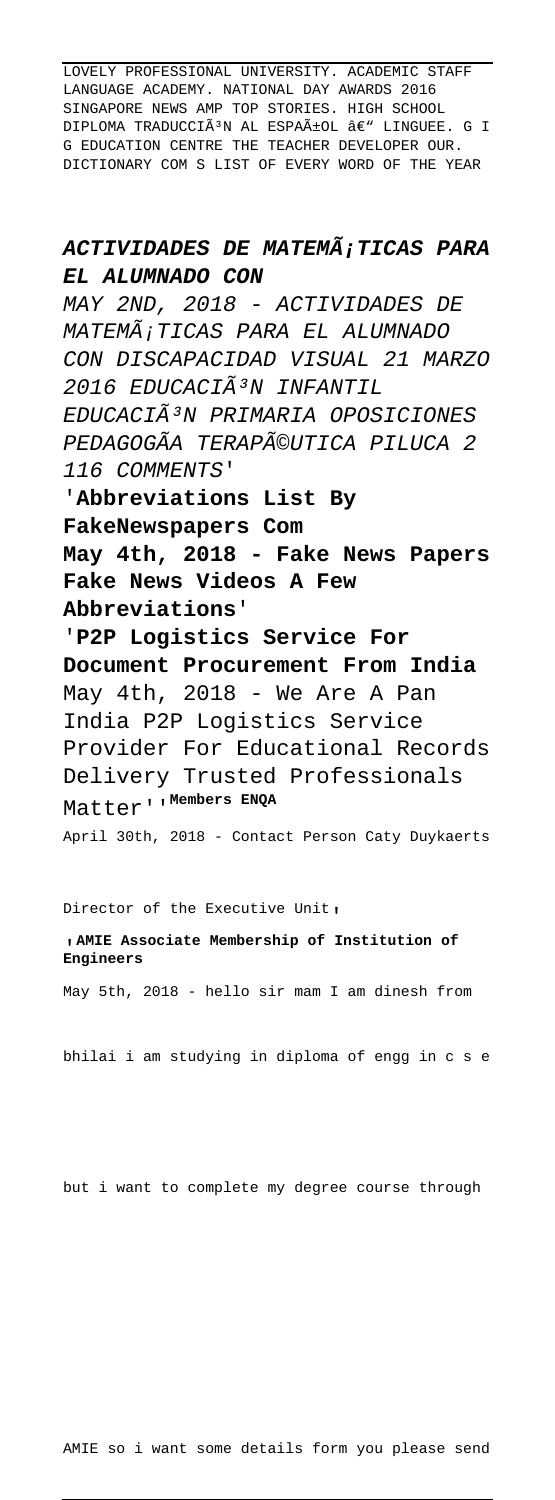the following details for the course of computer science and engg 1 duration 2 fees per year 3 last date of application 4 exam schedule 5 how is the submission,

'**Artists biotechnics org May 4th, 2018 - Singapore Art the online archive of Singapore art works and news**'

'**Country recognition statements International Baccalaureate®** April 30th, 2018 - The International Baccalaureate Diploma is recognised as a general school leaving certificate and as a general entry qualification to the Universities in Albania''**Application Form Lovely Professional University**

May 5th, 2018 - Exam Type Degree Diploma

Certificate etc Duration of Course Years

Duration of Course Month Main Subject Univ Board

Institute College Status Year of Passing'

'**Academic Staff Language Academy** May 5th, 2018 - NAME EDUCATION AREAS OF INTERESTS CONTACT NO BACK lt lt NEXT gt gt Dr Sarimah Shamsudin BSc Computer Mathematics Carleton Postgraduate Diploma in TESL ITM MSc TESP Aston PhD ELT and Applied Linguistics